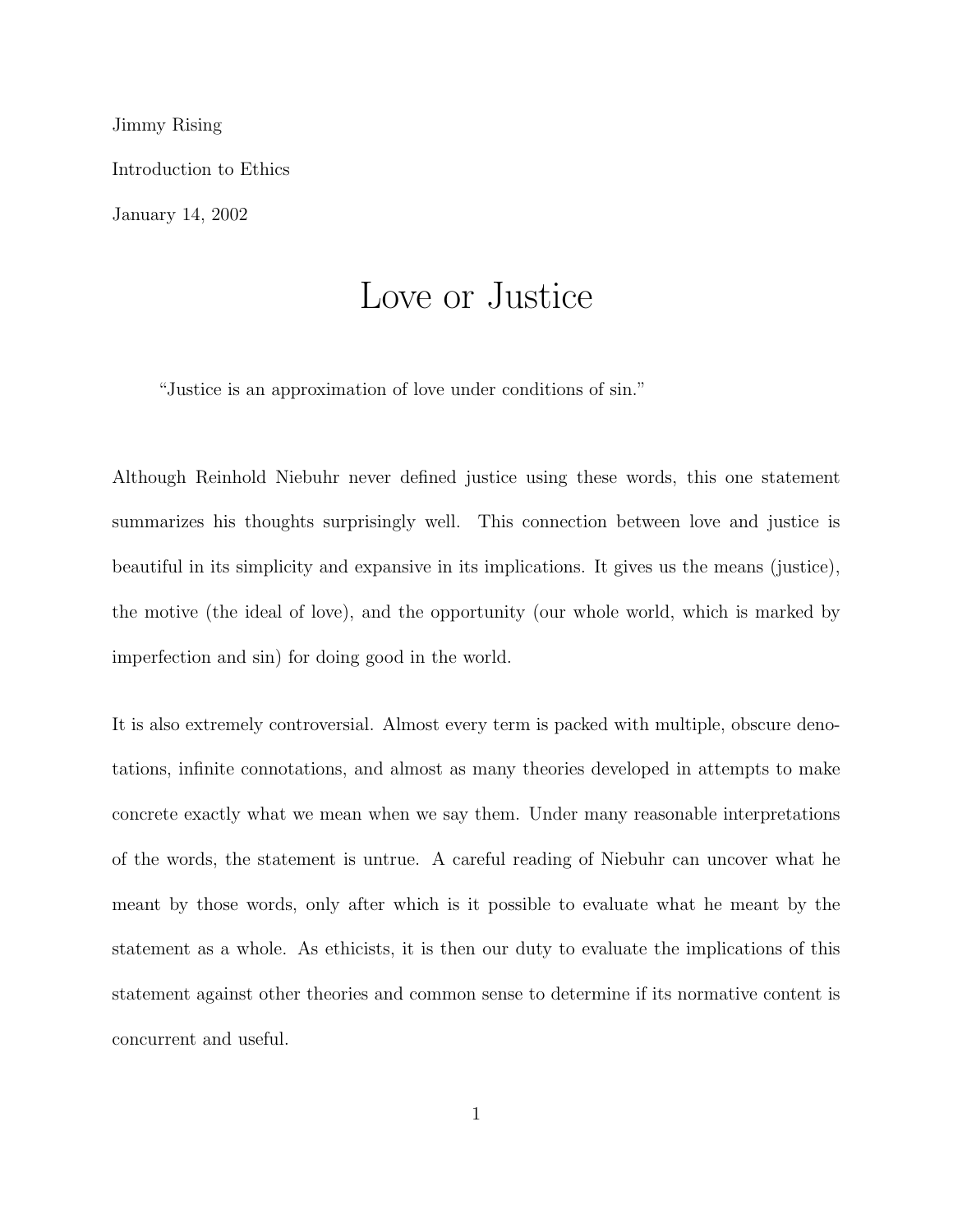# 1 Niebuhr's Thought

Niebuhr speaks against those idealists who try to "substitute the law of love for the spirit of justice instead of recognizing love as the fulfillment and highest form of the spirit of justice." Such a substitution is both impossible and its attempt harmful through the obfuscating rhetoric associated with it, because we live in a world where the law of love cannot be fulfilled.

When Niebuhr speaks of the "law of love" he refers to law exemplified in Matthew, 22:35-40:

One of them, an expert in religious law, asked him a question to test him: "Teacher, which commandment in the law is the greatest?" Jesus said to him, "Love the Lord your God with all your heart, with all your soul, and with all your mind. This is the first and greatest commandment. The second is like it: Love your neighbor as yourself. All the law and the prophets hang on these two commandments."

In this world, we are inevitably too distracted by our own self-interests to follow the law of love. "The pronouncements of church bodies and the preachments of the pulpit tend to smell of sentimentality in our day because the law of love is presented without reference to the power of the law of self-love"  $(26)^{1}$ .

<sup>&</sup>lt;sup>1</sup>Note: unattributed page numbers are from *Love and Justice*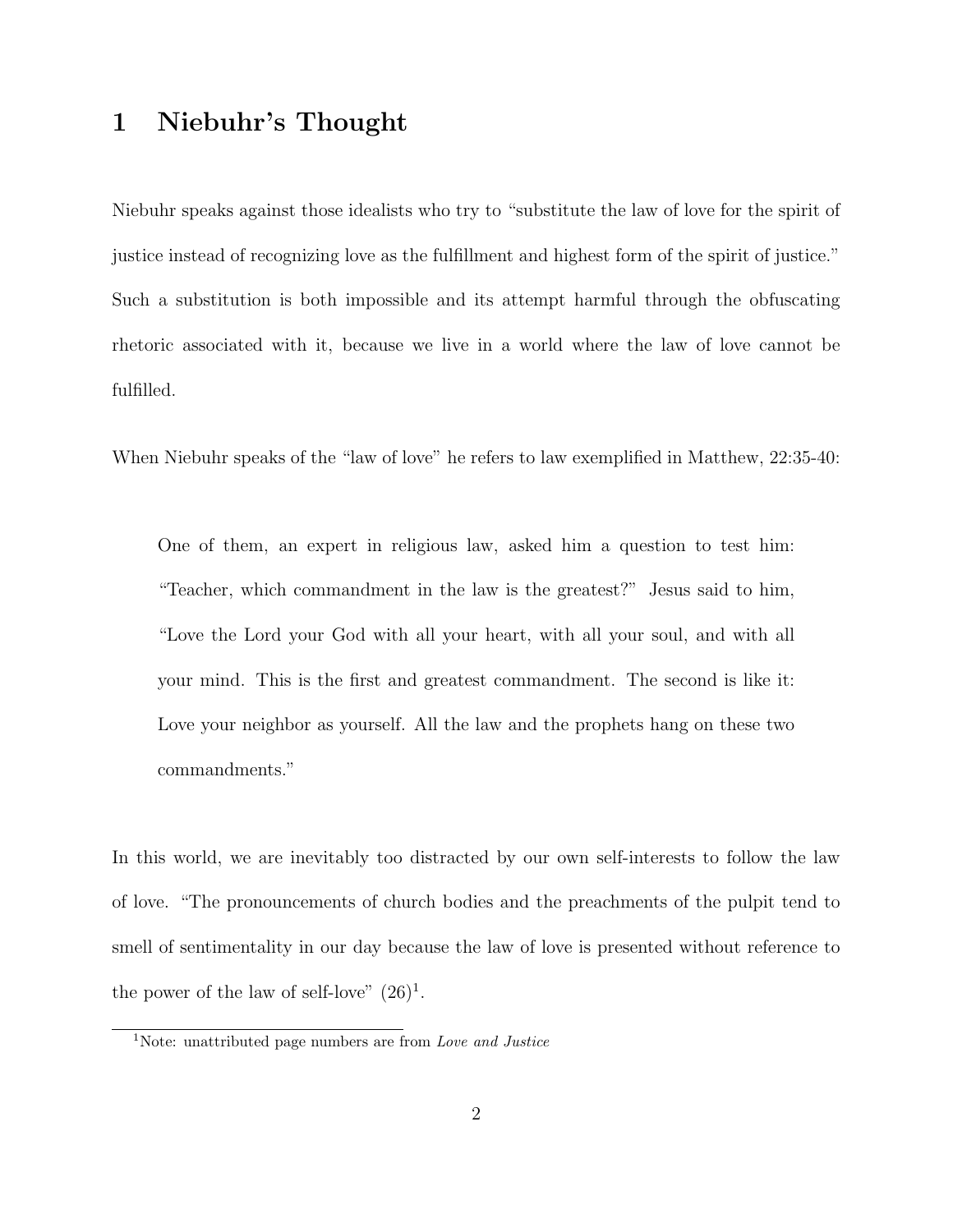# 2 The Nature of Love

Love is a ambiguous term in any language, and more so in English than some others. The Greeks, for example, has four words for love. *Éros* is sexual or physical love or attraction. Philia is love between friends.  $Strong\acute{e}$  is familial love, as between parents and their children.  $Agápe$  is used for unselfish love and might be translated "cherishing". In addition, one can consider such related terms as devotion, philanthropy, compassion, which all have aspects of love.

In addition, love can exist in different forms, perhaps simultaneously, perhaps solely. Our most intuitive understanding of love is as a feeling. The feeling of eros is exemplified in limerence, and other forms of love can have similar feelings. Some of the feelings that might be associated with  $\textit{stop\'e}$  and  $\textit{aq\'ape}$  are of security, calmness, and confidence.

Love sometimes (perhaps always) also exits as an action. Once again, *eros* provides a convenient example: unrepressed desire or lust finds its home in the pursuit of the thing sought. It is often said that the goal in Christianity is to follow God's path and that good works will naturally follow from that–  $aq\acute{a}pe$  in action.

Finally, love can be a state within which one can exist. Love is not something that can go away when one gets distracted; it is part of someone in themselves, and this explains why it hurts so badly when it is taken away. Love as a state is characterized by the nature or self of the person imbued with it changing. The exact nature of this change is difficult to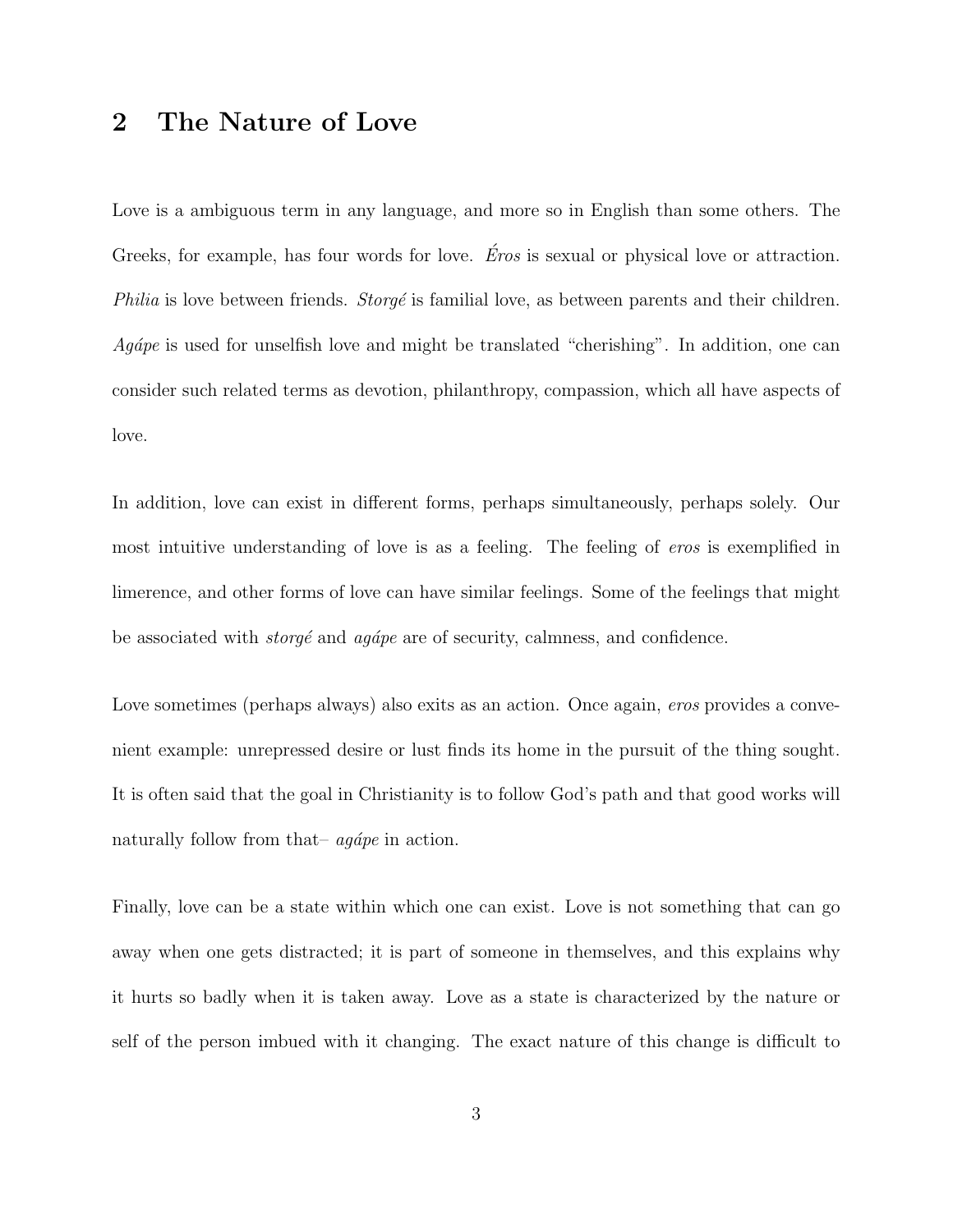describe, but it seems to be related to the Romanticist view of love, where the self is changed by a kind of opening up of one individual to another or sharing between the two of who they are in themselves. One comes to consider another (such as one's neighbor) as important as oneself.

Niebuhr notes that the love asked of us in the law of love is  $aq\acute{a}pe$ , and that while this is difficult, in isolated cases, it is possible. He says that "the love that is asked of us does not move on the plane of emotion" (220). It also becomes clear that his love is neither feeling nor action, but state. He hints at the sharing of selves involved by noting that "where love is perfect the distinctions between mine and thine disappear" (32).

At the same time, Niebuhr acknowledges that love cannot be perfect in our world. There is too much self-love, and that will always get in the way the love of one's neighbors. In the essay, "When will Christians Stop Fooling Themselves?", Niebuhr speaks out against idealists who would deplore selfishness because the fool themselves into believing the "illusion that they can be so unselfish that they will be able to grant other people justice without any pressure on [themselves]" (42). Elsewhere he says that "a simple Christian moralism counsels men to be unselfish. A profounder Christian faith must encourage men to create systems of justice which will save society and themselves from their own selfishness" (28). Were perfect, universal love possible, society would "work" with no laws other than the law of love, but it is not possible.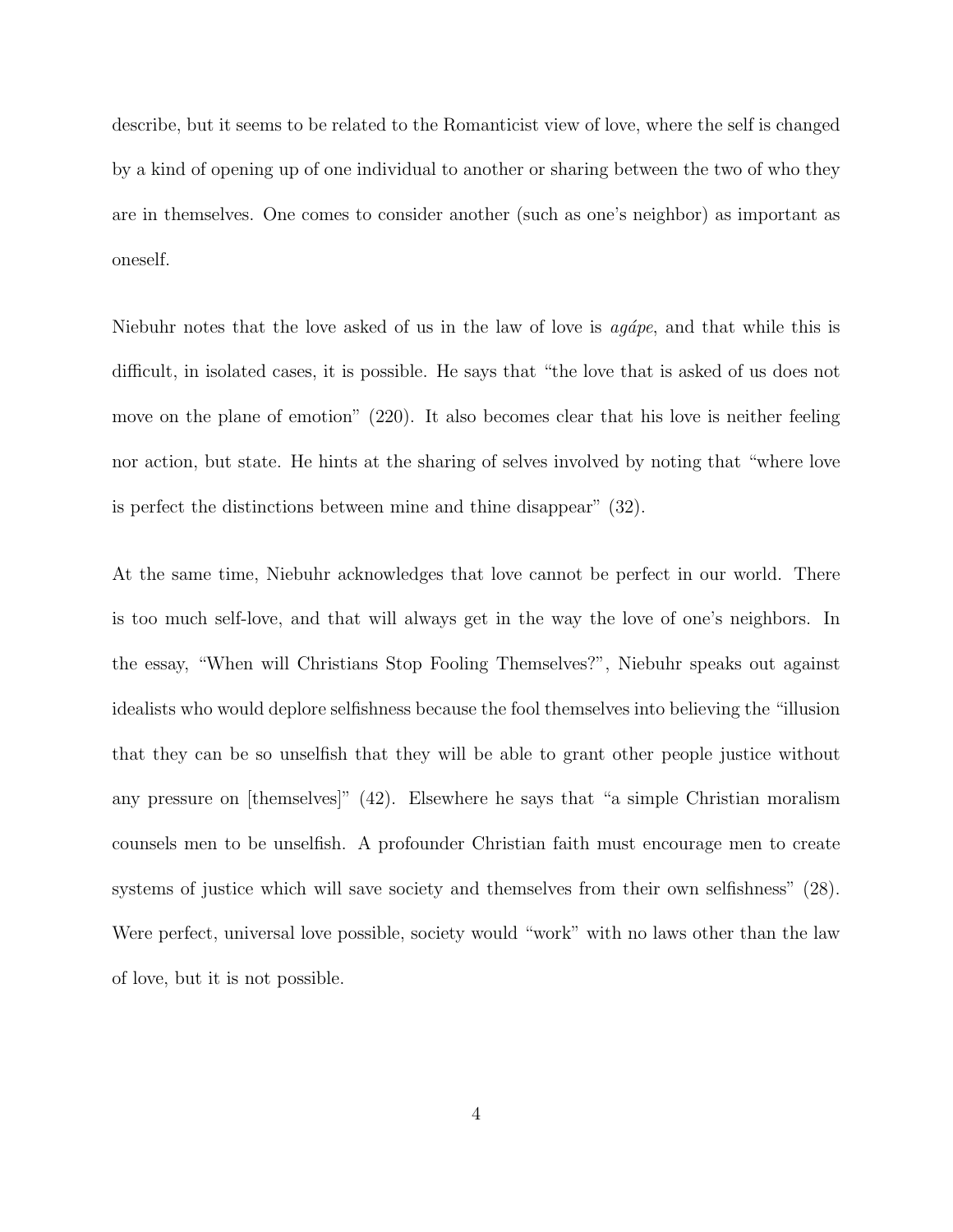# 3 The Nature of Justice

Because perfect love is impossible, we need systems of justice. Justice is almost as ambiguous a term as love, because it is very difficult to say just what it is, how it is obtained and used, and what it feels like to be under its influence. Niebuhr claims that "love is the fulfillment and highest form of the spirit of justice" (25). However, no where does Niebuhr define justice in specific terms (Callen 1).

John Rawls developed a theory of justice based on what might be necessary to create a just society, in his book A Theory of Justice. Rawls claimed that it is impossible to design a society that is completely just in our current states, because we will invariably be blindsighted by our prejudices and biases (the self-love of Niebuhr). Instead we must be made to know nothing of our position, natural abilities, or connections in the our newly designed society, a condition Rawls calls a "veil of ignorance."

Actually putting a person or group behind a veil of ignorance is unlikely, if not impossible. However, using this as a thought experiment, Rawls described what he believed would be designed. Much of Rawls theory is outside the bounds of this essay, however the two most important points of his just society are that  $(a)$  Every individual have as much liberty as possible for all to have that much, and  $(b)$  inequalities are designed to be to everyone's advantage and attached to positions open to all.

In general, justice is not as context-free as this. Libertarians are quick to point out the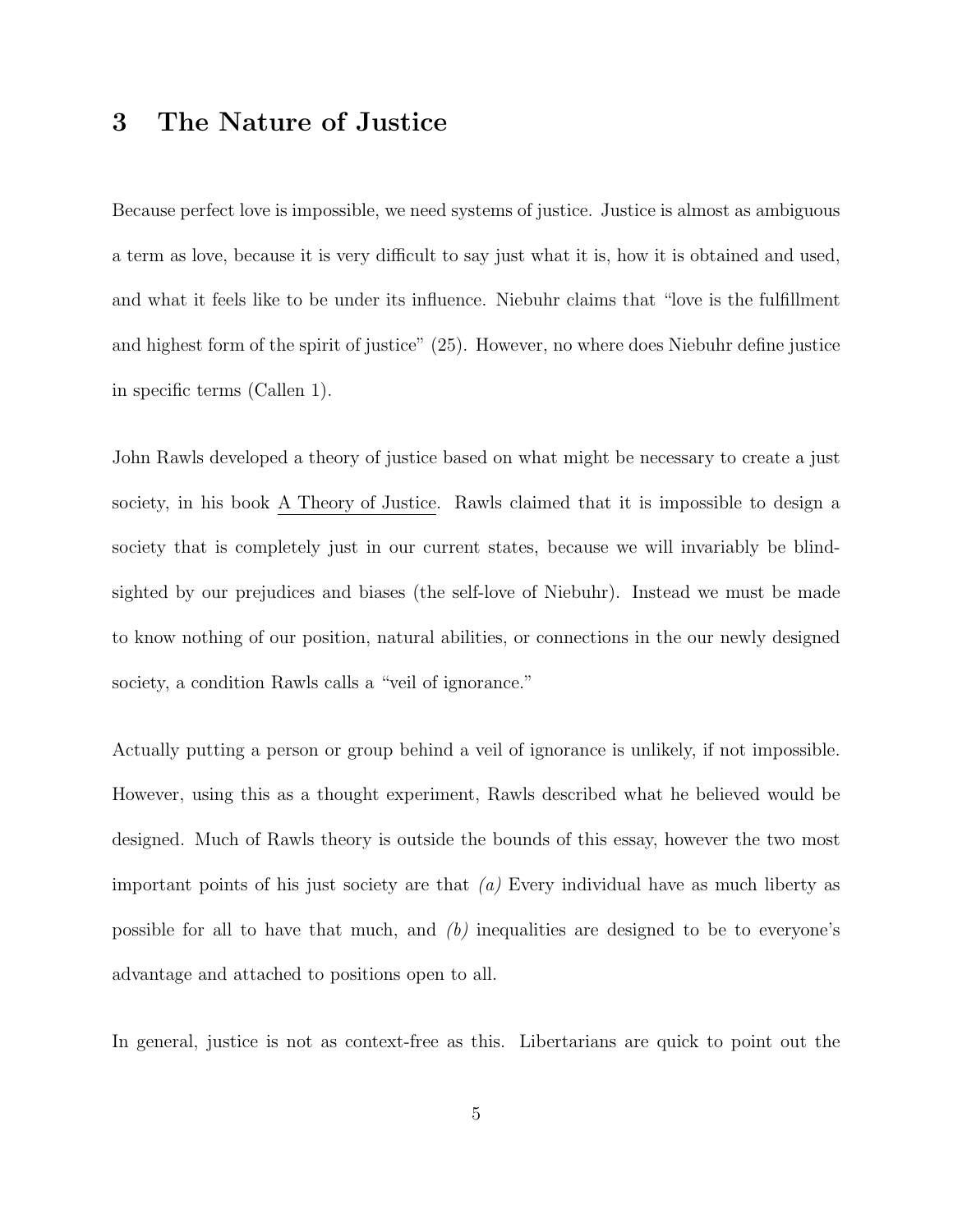justice of a society wherein everyone is free to make any kind of contract. If everyone in such a society is initially given a fair share of available resources, by means of voluntary contracts, some will soon have more resources and wealth than others. The Libertarian claim is that the initial state was fair and just, and the effects of every contract which both parties voluntarily entered is perfectly just, so the final state must be just.

Such logic is difficult to argue against. Nonetheless, such a society would see many things alien to the law of love. Persuasive and sly individuals would soon possess more resources by convincing less intelligent or more ignorant individuals to enter into unfair (but just) contracts. Moreover, when an individual, through folly or accident, found themselves in a poor situation, none would have any obligation to help them.

Judgments are always a necessary part of justice. In fact, one can say that judgments alone (along with their effects) are the things which can be called just or unjust. For a judgment to be just, it must consider the truth of each side without preconceptions or bias. In other words, it must evaluate the situation starting from behind a veil of ignorance.

The two most important features of just judgments are non-arbitrariness and disinterest. That is, justice must take into account as much of the applicable information as possible and use that information in a way that is previously defined and agreed to. It must also take into account the applicable information without regard to the non-applicable aspects of the situation, as prejudice and self-interest on the part of the judger would encourage. Justice comes from clear understanding of rights and responsibilities.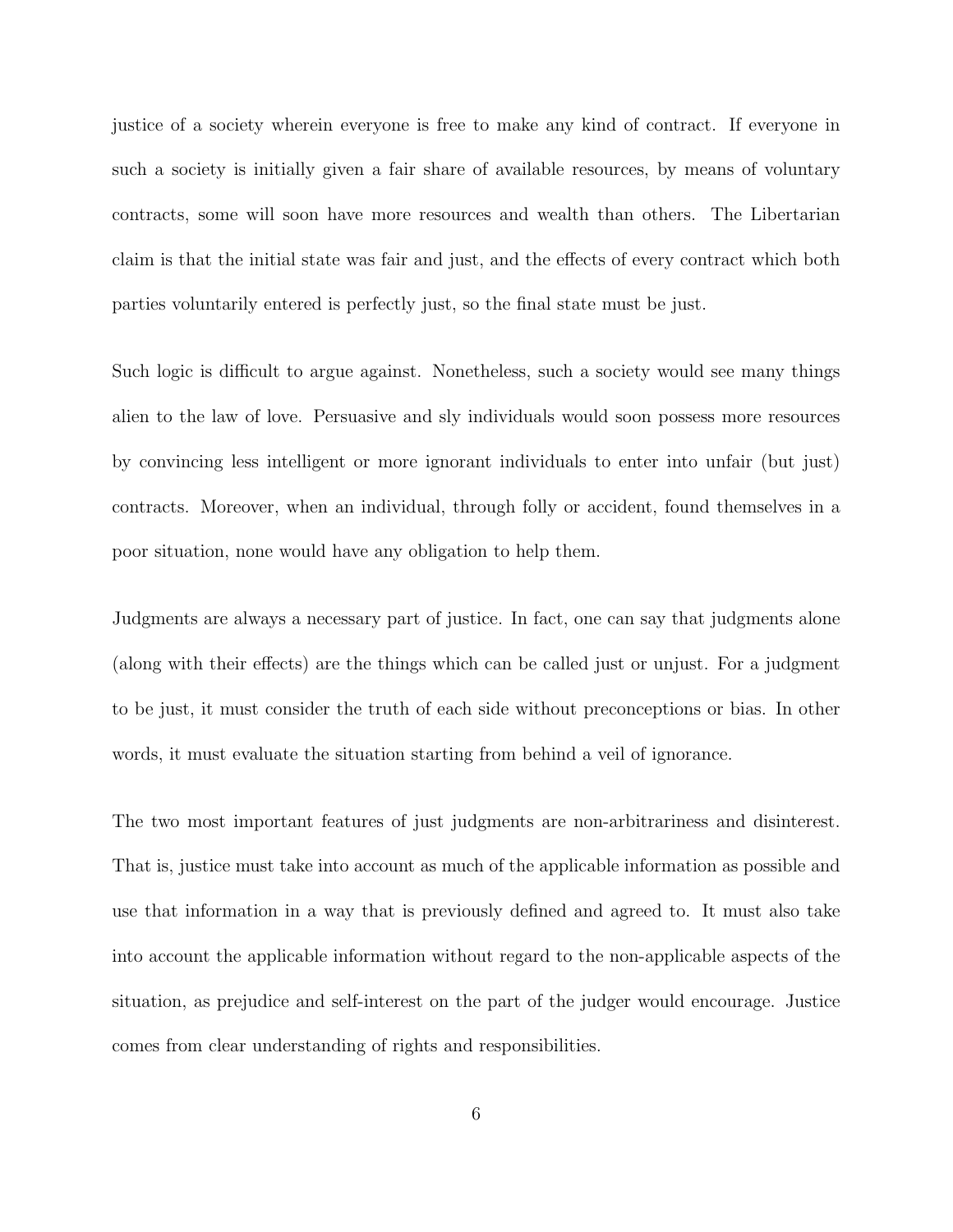The issues that arise in arguments against Libertarians may be addressed in a manner similar to the arguments against the law of love. In the Libertarian society, people are allowed to make deals which irrevocably worsen their situation in life. However, in the ideal Libertarian society, where all contracts are made with complete knowledge, that would not happen. The reason people make foolish deals is because they are encouraged to see only part of the effects of the deal.

Again, it is impossible to obtain the ideal in this world. Absolute knowledge is no more possible than universal love, and Libertarians make the same mistake as the Christian idealists be speaking only of the splendidness of their structure for society without reference to how that splendidness will be warped in our world. For example, philosophically, under a Libertarians system, there's no need for laws regulating business practices save in the honoring of contracts and initiation of force, "consequently, we oppose any government attempts to regulate private discrimination, including choices and preferences, in employment, housing, and privately owned businesses" (qtd. in Finkelstein). The dangers of trying to implement their ideal in the world as it currently is are obvious.

#### 4 The Differences between Love and Justice

If Niebuhr is right that justice is an approximation of love, then love and justice should have the same or similar aspects, except where love has the aspects in a purer form and where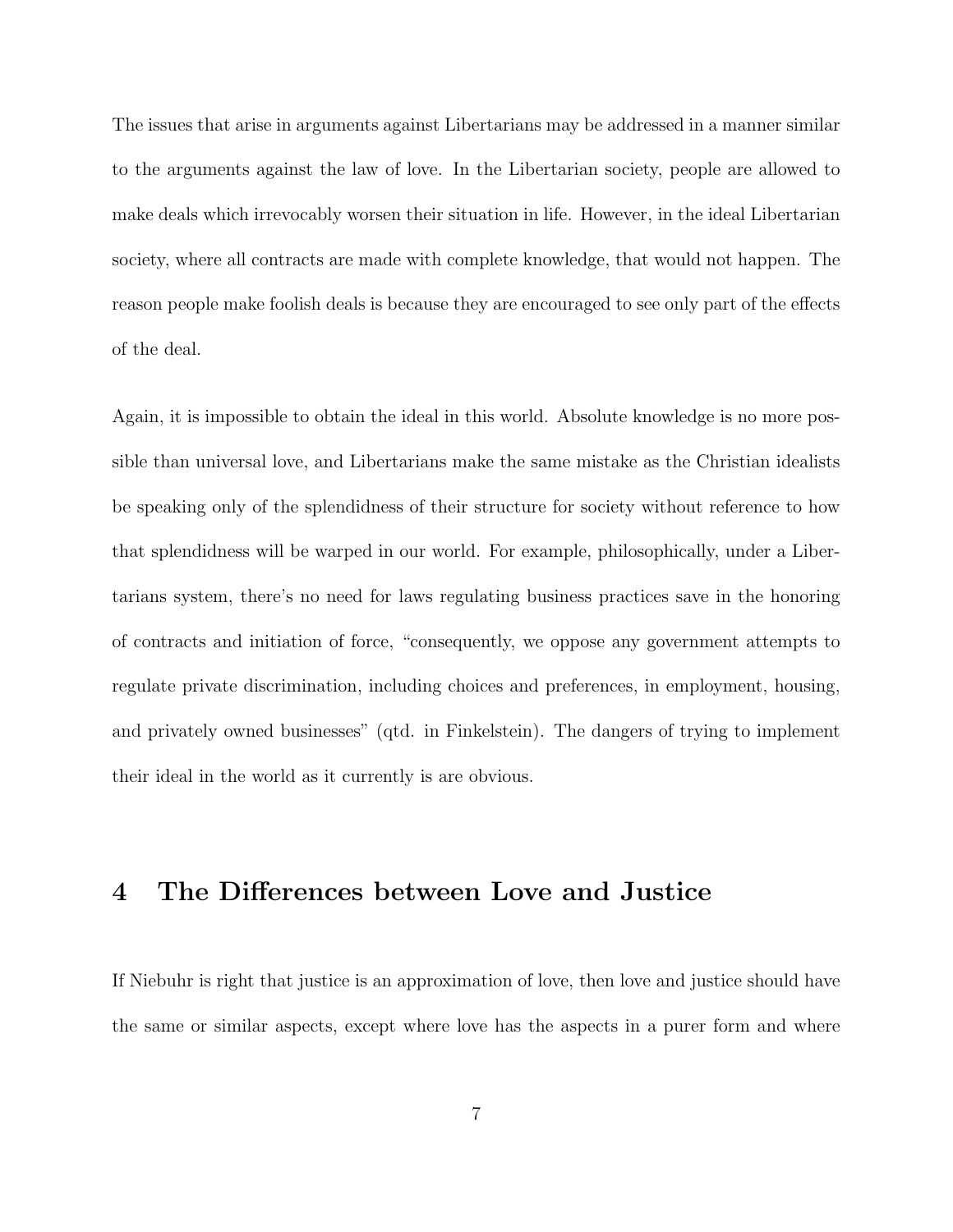justice has "patches" to make up for the imperfection of the law of love.

One difference which supports this view between attempts at universal  $\alpha$  and complete justice is that arguably a society based on less-than universal  $agápe$  would be asymtoptically more ideal, while a society based on less-than complete justice might not be. For example, if everyone failed to love their neighbors as themselves, but society was set up such that people showed benevolence toward their neighbors, life would be better for all. However, if the Libertarian society were developed when people only have partial knowledge of the effects of their contracts, the results could be devastating.

However, there are also differences which do not suggest this. Justice has as a fundamental component the concept of rights and responsibilities. Within justice, differentiation and individual action is not only assumed– it is essential. Love has no such reliance. In fact, the law of doing unto others as you would have them do to you may be relies on the coherence of individuals.

If there is a law of love, which says to love your neighbor as yourself, one can similarly construct a law of justice. The law of justice is to be just to your neighbor, even as he is just to you. The law of justice is basically a statement which says that justice should be everywhere.

Niebuhr believes that in a state of universal love  $(agápe)$ , the law of love and the law of justice become one and the same. He acknowledges that such a state is impossible for human beings,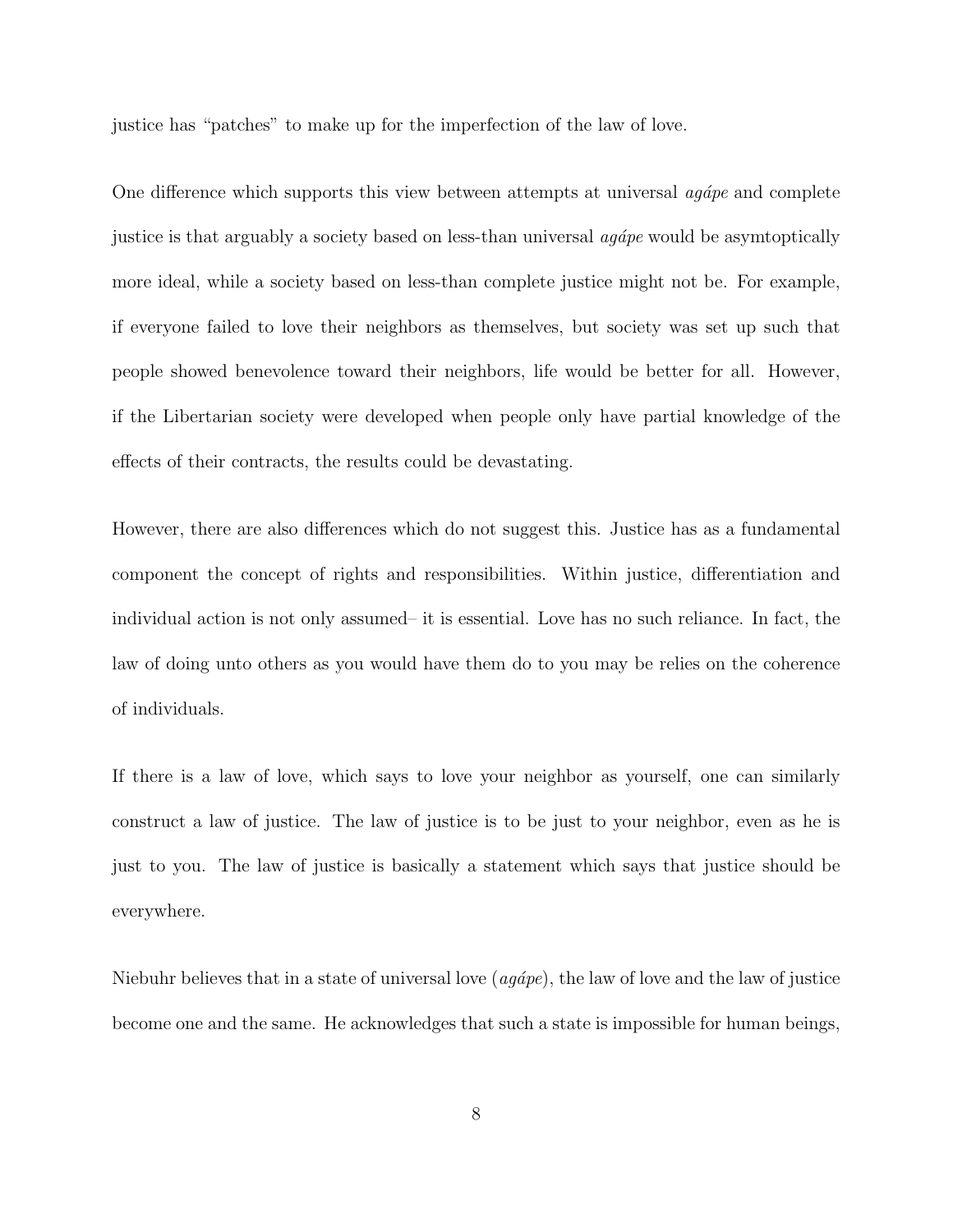but maintains that the connection is profoundly useful even in a world as sinful as ours.

Niebuhr's strongest argument for this claim is that in the state of universal love, there is no reason or significance to distinguishing between my claims, possessions, and position and yours. "Justice requires discriminate judgments between conflicting claims" (28). "Where love is perfect the distinction between mine and thine disappear" (32).

Clearly these statements are not true under any of the definitions of love presented above. If love is a feeling, then universal  $agápe$  acts as a complete discouragement from pursuing any evidence of these differences, although they may exist. If love is an action, then is can be synonymous with the action of not pursuing such differences as might exist.

If love is a state, the state of giving oneself up entirely to another (and hopefully an equal in return), then does it make sense for there to exist differences, and if so, do those differences require the tool of justice?

In other words, one expects that if justice is an approximation of love, as love becomes more perfect and universal, justice would improve and expand similarly. Instead, one finds that the concept of justice has no bearing on the situation. It is not that justice becomes ideal or corrupted, but rather that justice ceases to exist under the law of love.

I claim that justice and love are fundamentally different in their purpose, recipient, and desired goal. Consider the difference between justice, fairness, love, and charity.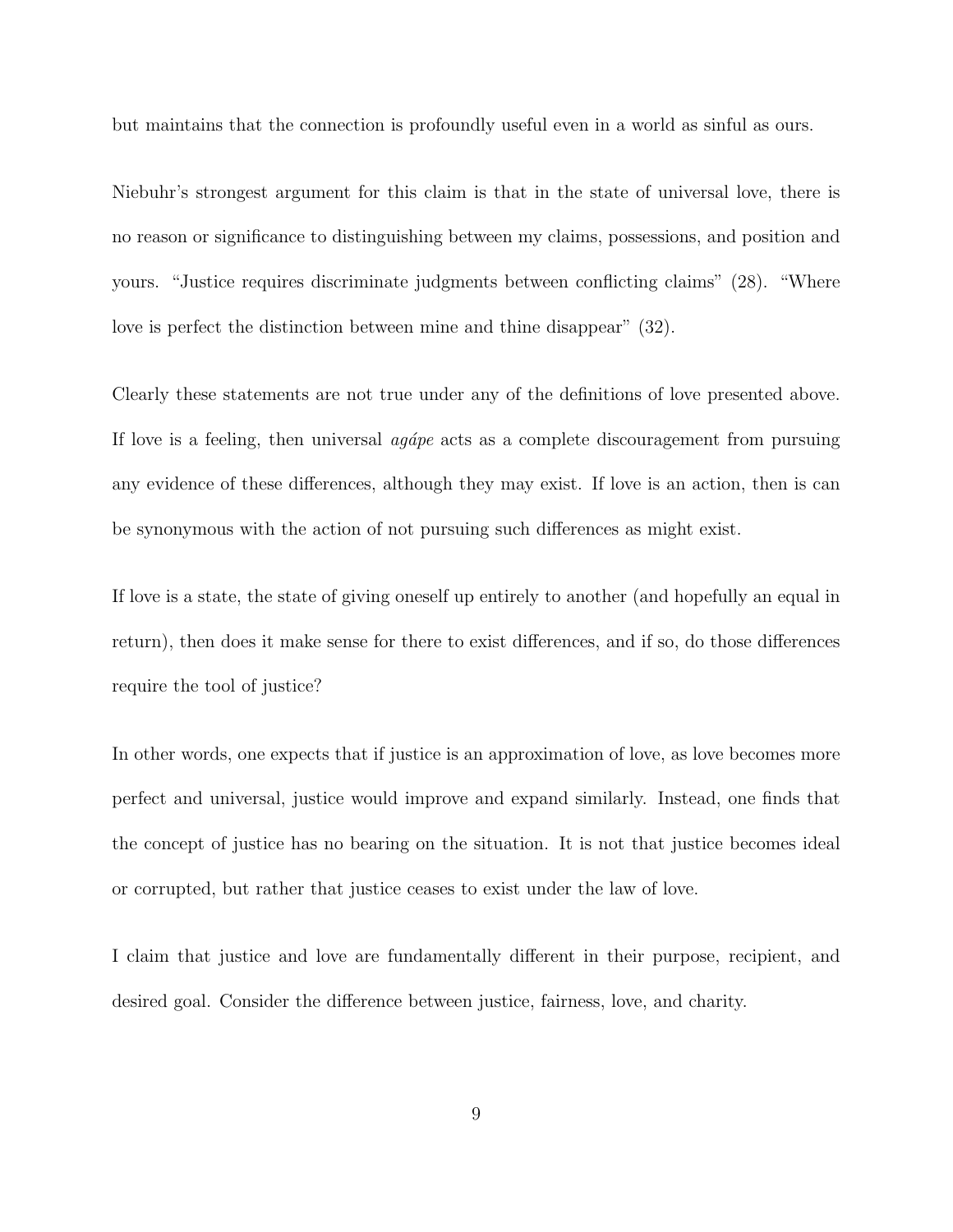One difference between all of these is what is considered to be the same and different between the individuals involved. In justice, all individuals judged from the same point of view, but each with an arbitrary number of individual, different factors. In love, everyone is a neighbor (a fellow human being, worthy of love), but the ways this love shows is completely individualistic. In fairness, every individual is placed in the same situation, whether or not it suits them similarly. Charity differs from love in that people are considered deserving in proportion to their suffering, but similar in individualistic actions.

All this requires some interpretation. People can be approached in different ways: here either as all the same or without preconceptions. Ideally, love and fairness approach people as fundamentally the same, while justice and charity approach them as different in to-bedetermined ways. The manner in which people are treated can be determined different ways: either by internal factors (what they are) or external factors (their situation or context). Put another way, it can be determined by how they affect their situation or by how their situation affects them. In their ideal form, love and charity are based on internal factors, while justice and fairness are based on external factors.

There are also a variety of levels upon which one can apply the concepts of justice, fairness, and charity. They can be used with an individual, and this is the sense in which they are often used. They can also be used with a group, whether of a few individuals, or of a complete society. Because justice is based on rights and responsibilities, in as much as these are defined, just decisions may be made with respect to such groups. Similarly, they can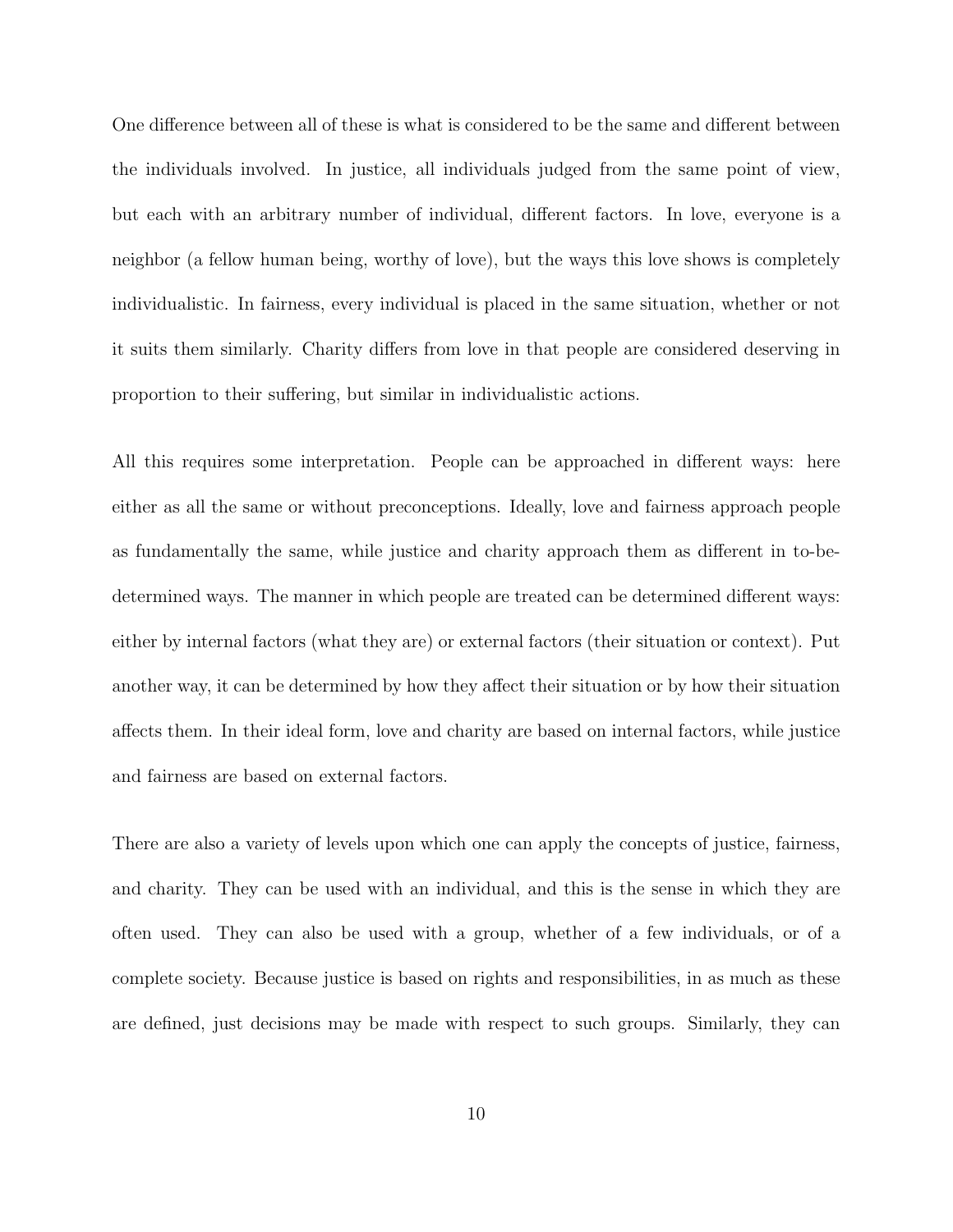be compared to other groups of their same size or type or context for the distribution of opportunity and aid, with fairness and charity.

Can love be applied or used with a group? Martin Luther King, Jr. seems to think so. In answering the question, "Who is my neighbor?", he says

"I do not know his name," says Jesus in essence. "He is anyone toward whom you are neighborly. He is anyone who lies in need at life's roadside... He is 'a certain man'–any needy man– on one of the numerous Jericho roads of life."

However, there is stronger sense in which it is not possible to love someone whom you have never met. One cannot become one with someone one does not know. Love is based not only on the appreciation for similarities, but necessarily also on the appreciation of differences. Niebuhr believes that "nations, classes, and races do not love one another" although "they may have a high sense of obligation to one another" (25).

The type of society based on a single law of that aspect would be different in each case. A society based on the law of love would be a paradise of community– everyone would be as a single person. This is similar to how Communism is supposed to work, in a Marxist sense. The Libertarian society based on perfect knowledge along with the law of justice would also be a paradise, but it would be one of individuality and self-improvement. A society based on the law of fairness alone would be dangerous for the ambitious indeed! Finally, the society of the law of charity would have absolute security– socialism carried to its furthest extent.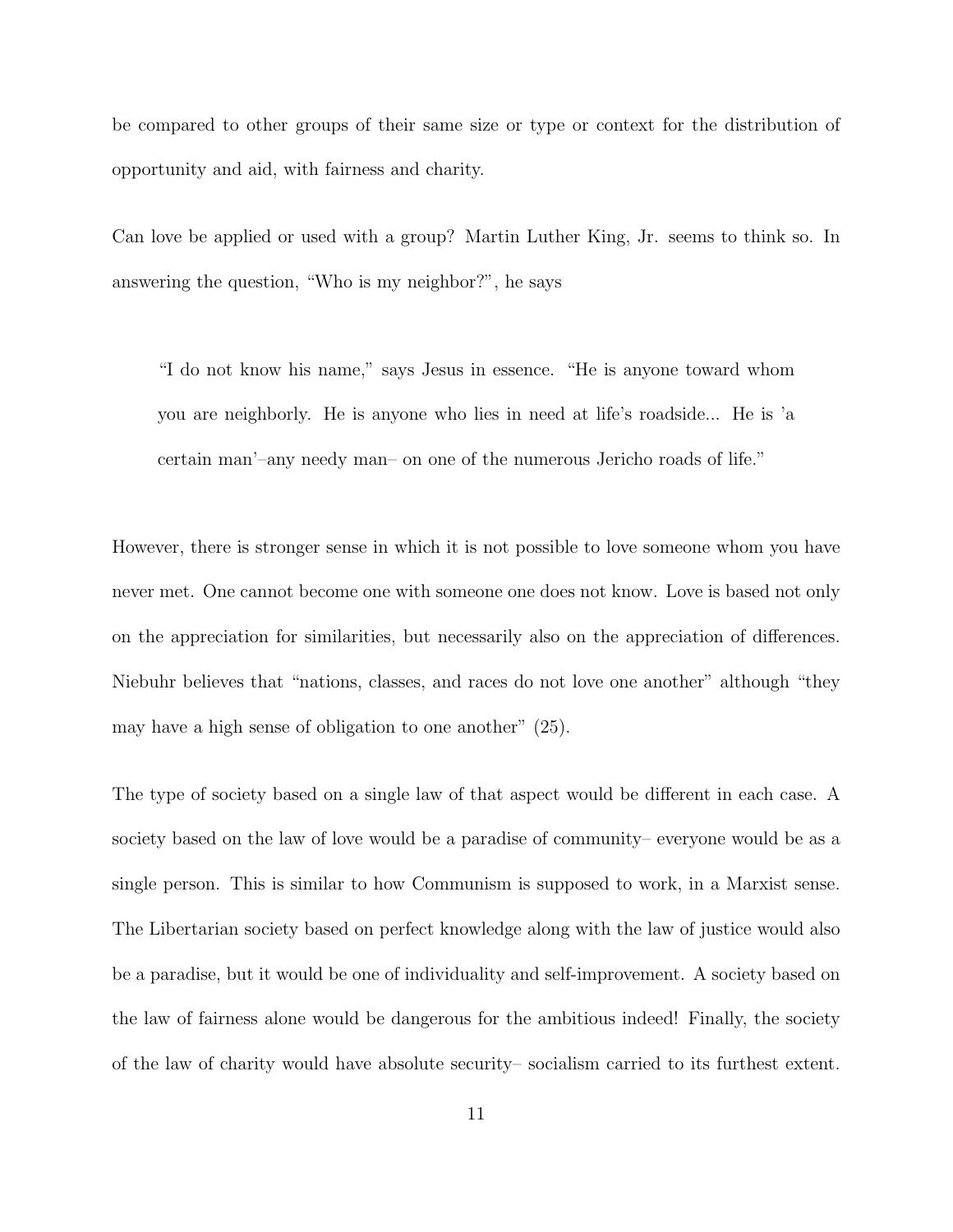The societies of fairness and charity could converge to the same, but let us assume that the society of fairness maximizes the freedom of its members, except for maintaining equal opportunity.

Each of these societies differs from the others in certain aspects. For example, consider freedom. The most free of these societies is that based on fairness because one could do anything and recover from it. Second to this is the Libertarian society, in which one is constrained only from doing things which harm others. On the other side of the spectrum are societies in which one is required to actively take part in the betterment of those who need it. The society of charity is the most extreme, and one's life would be dominated by doing and giving to help those incrementally less fortunate than oneself. The society of love is little better– the concept of individual freedom is of little use, and helping one's neighbor is a constant duty.

Niebuhr argues that we could not have a society based solely on justice. He claims that "without the 'grace' of love, justice always degenerates into something less than justice" (28). However, the same could be said of love: without justice, self-interest is too powerful a thing. In the ideal state of love, it is true that justice is unnecessary, but the same is true of the ideal state of justice.

These examples suggest that in some aspects ideal love and justice are differ only by a matter of degree; in others, they are polar opposites. Love and justice are not the same things. In fact, they are different at a fundamental level. They are also independent, as shown by the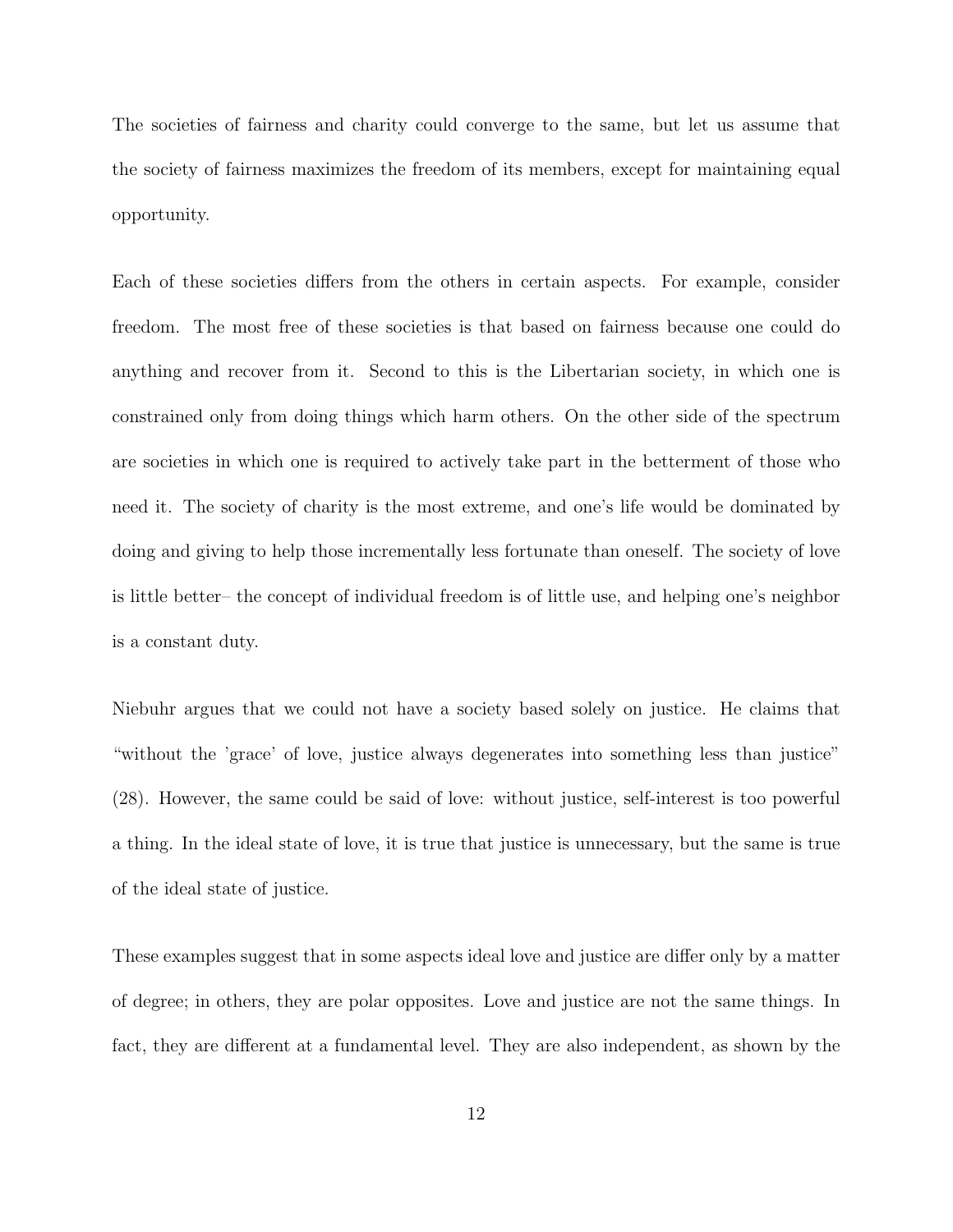fact that a reality based only on the law of love or only on the law of justice is conceivable to us.

This all results in a devastating pair of conclusions. In a state of universal love, there is no need for justice. In a state of complete justice, there is no need for love. The resulting societies are very different– perhaps even diametrically opposed. The ideals of each converge to different worlds, and at those ideals, the two do not overlap. However, in between and beyond those two ideal states (where beyond may be interpreted as less than ideals, skewed away from both love and justice), the two are complimentary. "The law of love is involved in all approximations of justice, not only as the source of the norms of justice, but as an ultimate perspective by which their limitations are discovered" (Niebuhr, An Interpretation 85). In our normal world, "natural justice is good as far as it goes, but it must be completed by the supernatural virtue of love" (49) and visa versa.

# 5 A Meta-Ethical Search

Elsewhere in philosophy, when presented with two incompletely opposed ideals, it is considered a duty to search around to understand why there are two, if that many and that few, and to see if there is something which ties the two together, even as it explains their separate existence. I assume the same is true of the study of ethics.

The many things that are the same or similar between these two are ideals include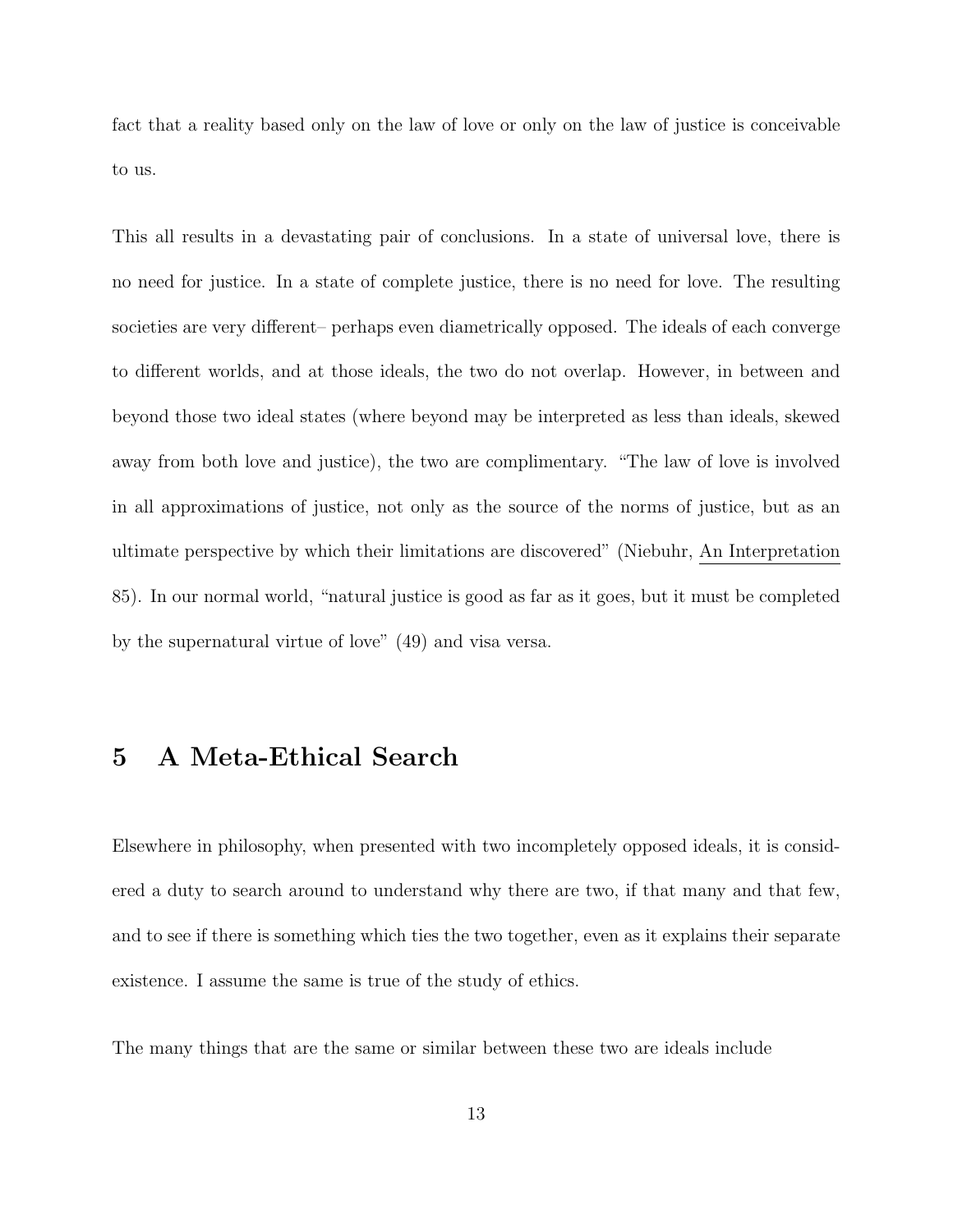- Universality By virtue of being laws, these ideals are meant to apply to everyone and be applied by everyone, as much as is possible. For justice, everyone is expected to practice a lesser form of the law: either to not interfere with the rights and responsibilities of others or to know to take a situation to one capable of judging it. For love, everyone is to love their neighbors.
- Reciprocity Each law applies as a relationship between two groups, in equal ways. Both love and justice are to be applied to those around us, and we hope that those around us similarly apply them to us.
- Normativity Obviously, both these laws have an ethical message. Following the law of love is ethically the right thing to do; to give justice and act justly is the right way to act.

There are many differences between the two. A few of them are:

- Reactivity The law of justice is passive; it requires nothing of us, although it does restrict us from doing some things. The law of love, on the other hand, is active; it requires that we go forth and show love to those in need of it on one of the "Jericho roads of life."
- Arbitrariness Justice, by definition, is not arbitrary. It is precisely as fluid and differing as it is designed, in writing, to be. Love, on the other hand, requires the full use of one's reason and predictive ability to make the help given in the situation as personalized and appropriate as possible.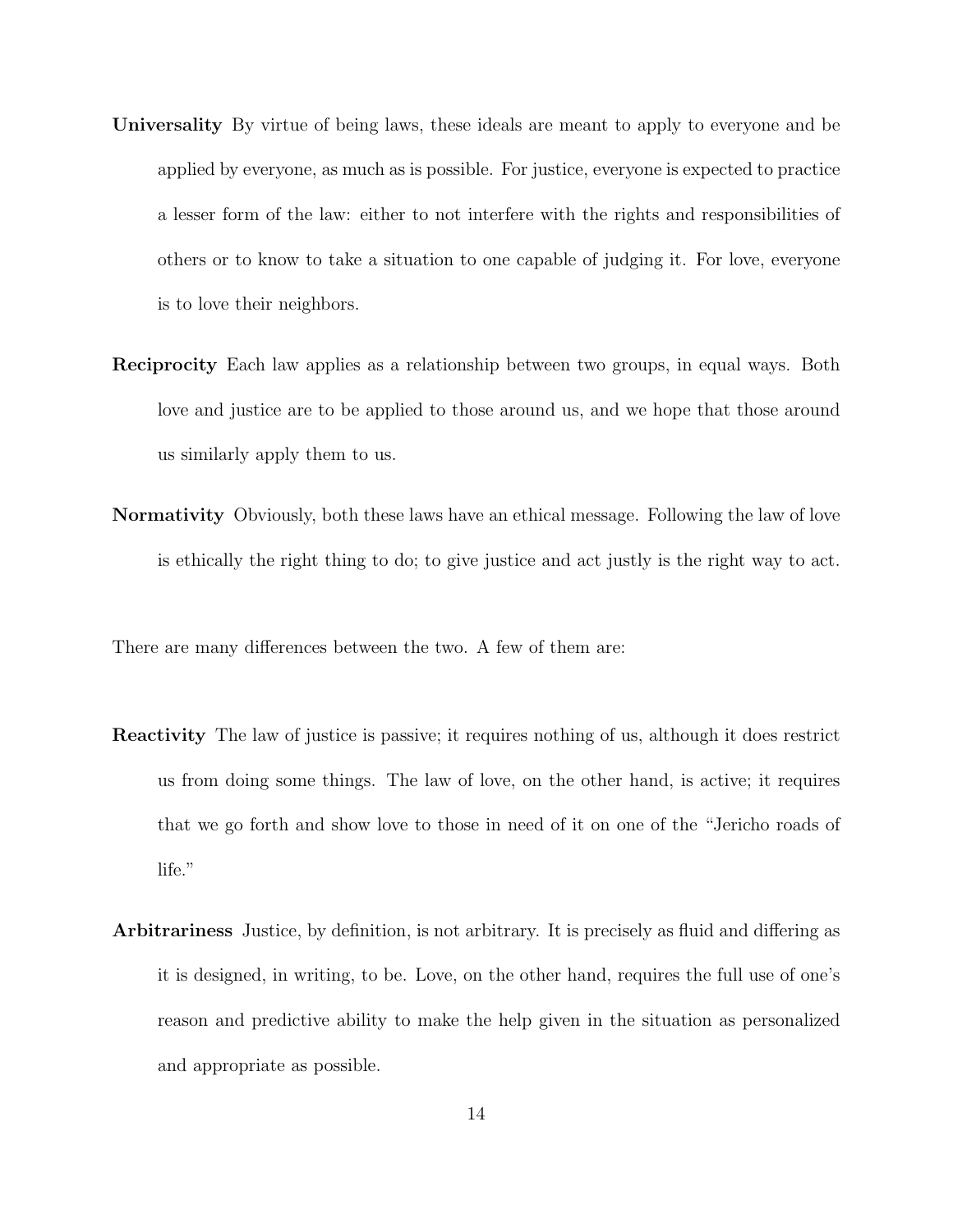Degree of Constraint The law of justice allows complete freedom and requires individual, independent activity. The law of love seeks to place different people in a relationship which makes them work in concert– as one.

There is another law which combines all of these aspects. It is the golden rule, in at least some of its forms. One form of the Golden presented in the Gospels of Matthew (7:12) and Luke  $(6:31)$  is consistent with both the laws of love and justice. In these passages, there is no mention of love, only treatment. The two say the same thing: "Whatever you wish that men would do to you, do so to them." This essay will not delve into the meaning and interpretation of the golden rule, except in its relationship to love and justice.

Much has been said about the universality of the golden rule. It plays central roles in many religions, some so far as to say that it is the summary of their entire ethical teaching. For example, Hinduism, in the Mahabharata, "This is the sum of duty: do naught to other which if done to thee would cause thee pain." In Judaism, from the Talmud, "What is hateful to you, do not to your fellow men. That is the entire Law; all the rest is commentary." Along with the above loving one's neighbor, it is said that the law to love God, "On these two commandments depend all the law and the prophets" (Matthew 22:40).

One major difference between these and the golden rule from Christianity is that the quotes from Hinduism and Judaism suggest a negative, passive rule– one which constricts what one can do. In contrast, the Christian rule is positive and active: it places the restriction that one do something one would otherwise not do. This points to the tendency for Christians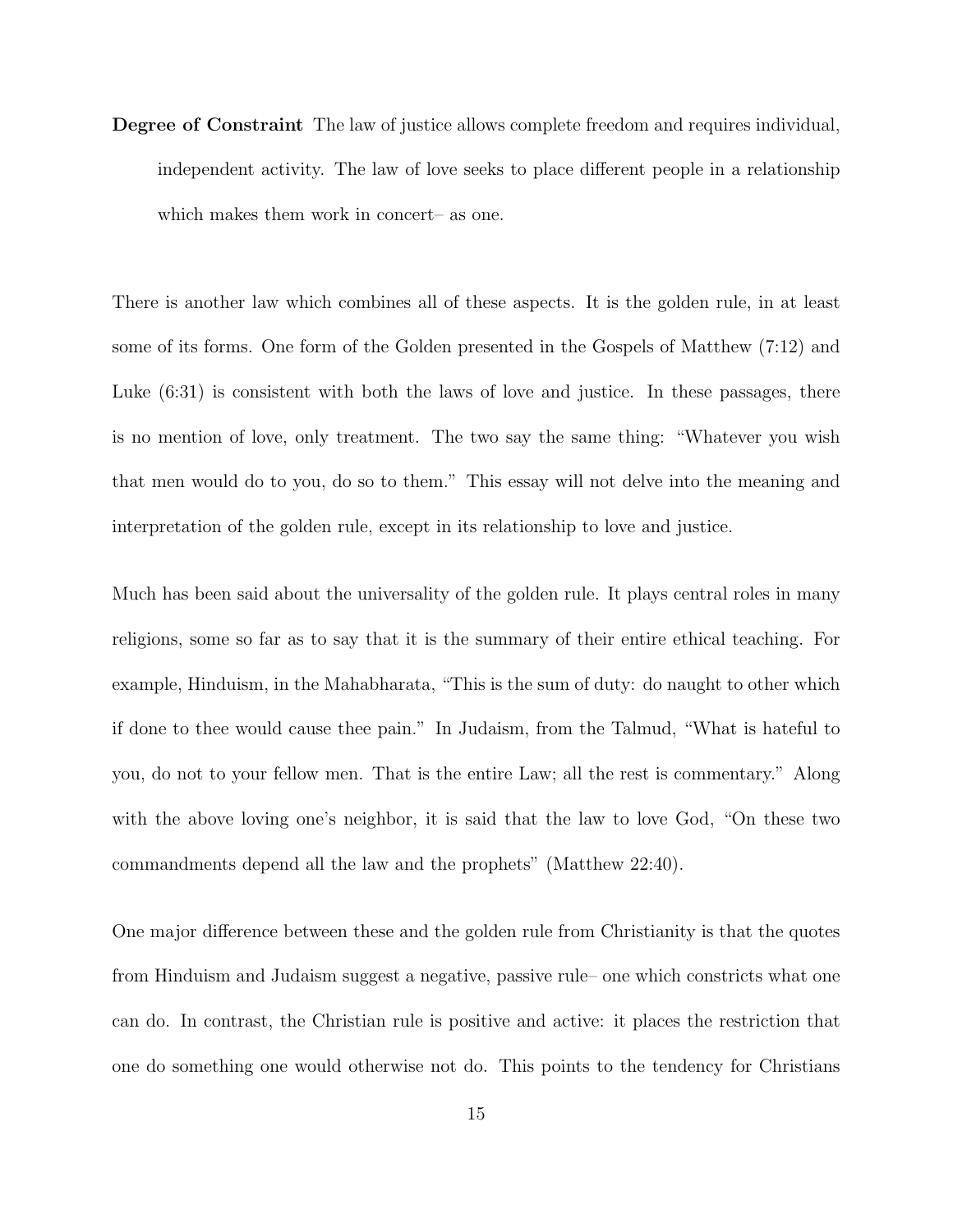to mix up the law of love and the golden rule.

Consider how the golden rule stands up to the various similarities and differences between these two laws.

- Universality The golden rule is a law, like the other two, and as universal. It calls all people to follow it in everything they do (everything that involves other people, which is essentially everything).
- Reciprocity The golden rule is worded like the law of love: act in such a way toward others and they should act the same toward you.
- Normativity Not only is the golden rule Normative to the highest degree, it has that role in many, many religions, including (arguable) Buddhism, Hinduism, Islam, Judaism, Shinto, and Christianity.
- Reactivity The law of justice is restrictive (and passive); the law of love is prescriptive (and active). The golden rule is reactive– in as much as you do unto others, the golden rule specifies how it is to be done.
- Arbitrariness The golden rule is not meant for making anything but personal decisions, and as such it uses the whole of one's personal knowledge. It cannot be arbitrary, nor can it be enacted without independent decision-making, however the essence agrees more closely with the spirit of the law of love.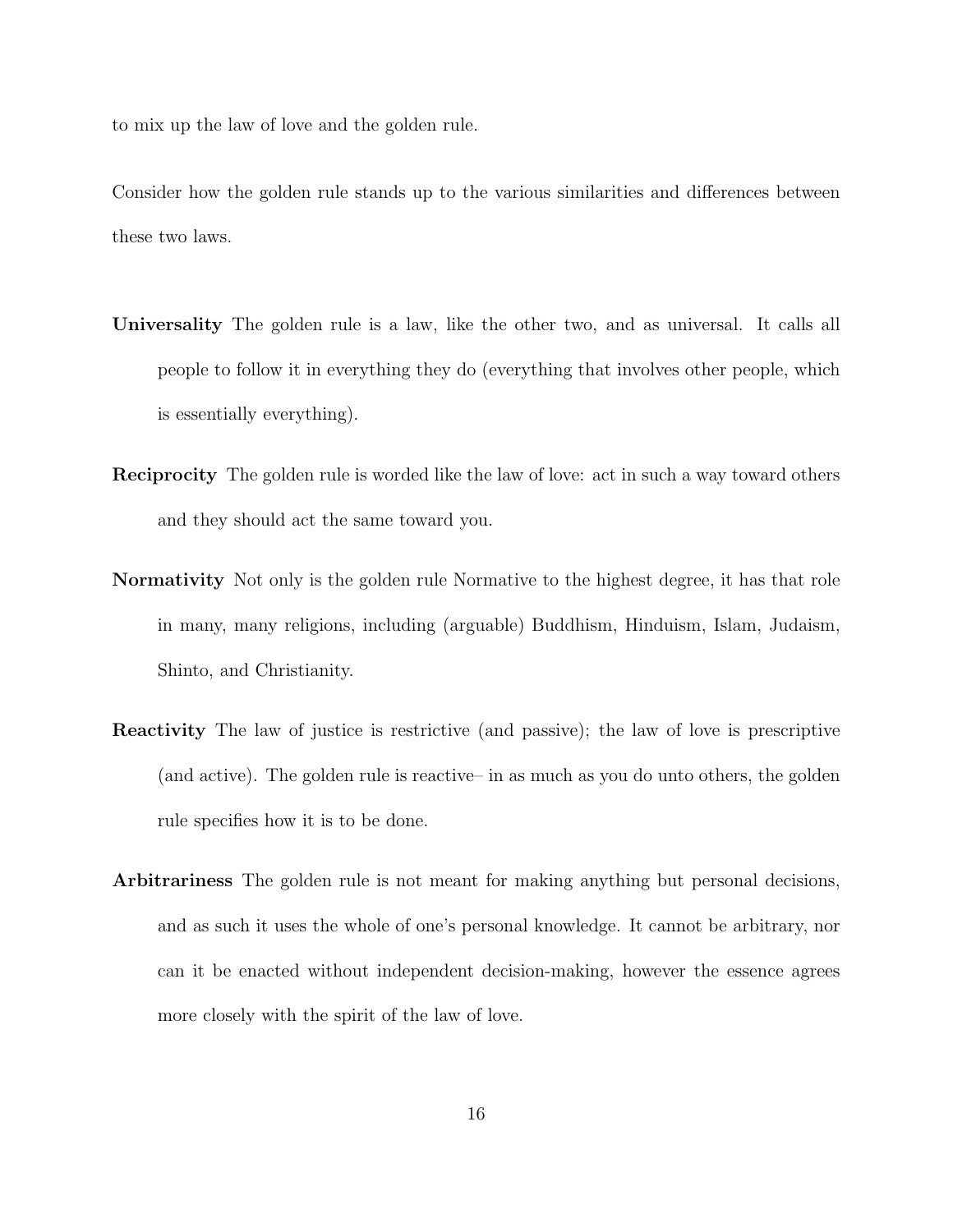Degree of Constraint In this case, the golden rule agrees with the law of justice. Human beings are naturally free, and the Golden Rule does not try to change that.

Both the laws of love and justice agree on the golden rule, but the golden rule does not specify a complete guide to the conduct of one's life. It can do so, but only on the assumption that it is right and good to otherwise follow one's independent inclinations (of self-interest) with otherwise complete freedom. This is the gist of the Wiccan Rede, "An it harm no one, do what thou wilt."

Joseph Butler would argue that this is precisely what human beings were meant to do. Human nature itself is so designed that self-interest is eventually synonymous with the good of all, he claims. "Conscience and self-love, if we understand our true happiness, always lead us in the same way" (53). The discussion of whether or not he was right is outside the bounds of this essay, however his ideas suggest a hole which would complete this ethical theory of personal conduct.

There is one strong reason for why Reinhold Niebuhr chose the law of love over the golden rule. Niebuhr was writing during the most destructive and devastating wars in history. Niebuhr supported this war because, he said, it would be unrealistic and foolishly idealistic. In a letter to a pacifist, Niebuhr said,

Your difficulty is that you want to try to live in history without sinning  $\ldots$  our effort to set up the Kingdom of God on earth ends in a perverse preference for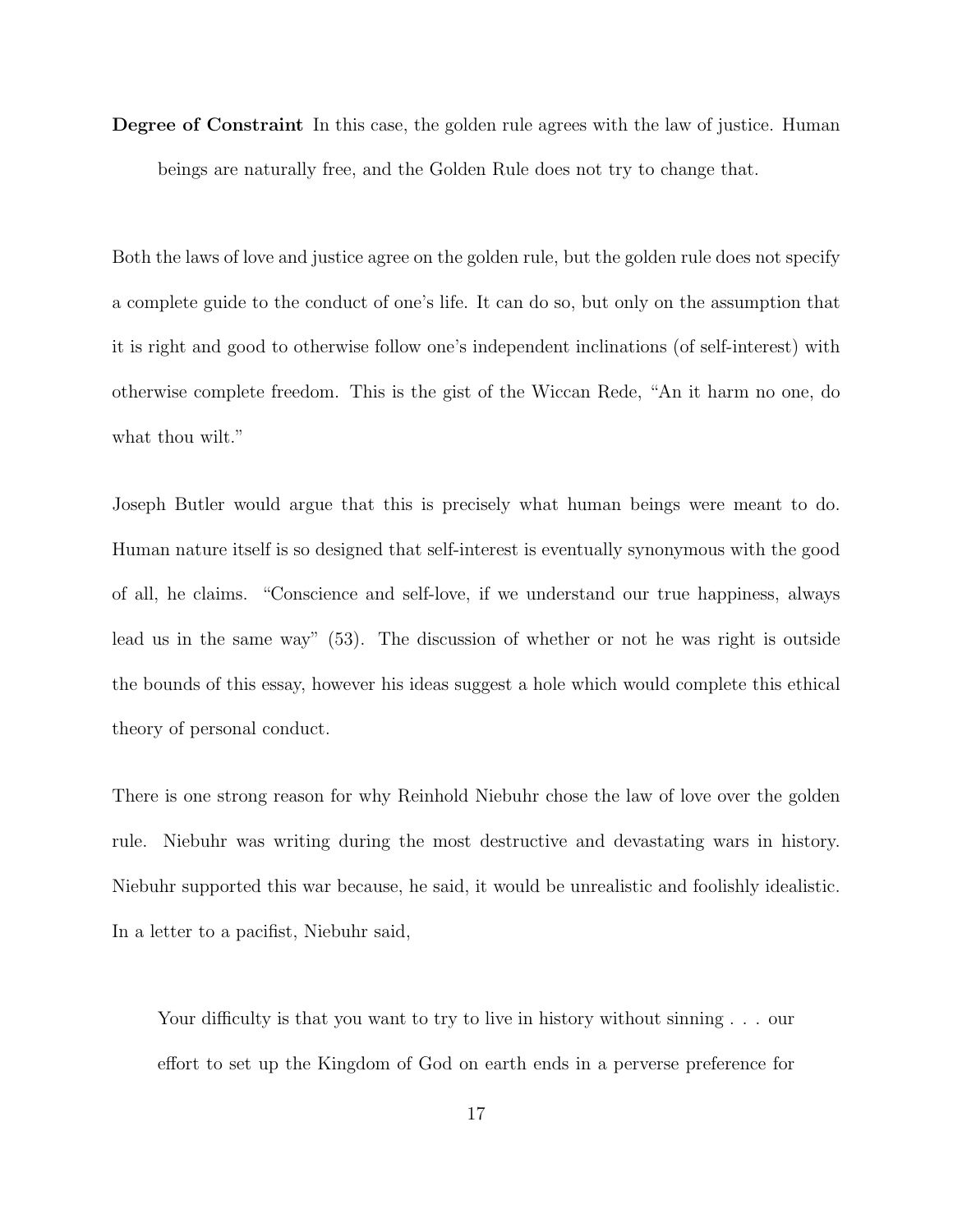tyranny, simply because the peace of tyranny means, at least, the absence of war (270).

The golden rule, alone or without warping interpretation, is clearly against such an evil as war. It is wrong to kill another (because you would not wish him to do the same to you). QED.

Just War Theory concerns the conditions which make a war just. One can develop an analogous "Loving war theory", although the theory would be deceptively simple: a war is never loving. War is the response to living under conditions of unacceptable sin.

Under such conditions, love is still possible, as Martin Luther King, Jr. showed. The kind of love is, once again, "neither of *eros* nor *philia*; he is speaking of *agápe*, understanding and creative, redemptive goodwill for all men" (King 52).

Niebuhr claims that, unlike the reactive law of the golden rule, the law of love does allow such a thing as a Just War. Like King, Niebuhr claims that it is possible to love one's enemy, in the sense of  $agápe$ , even if it is not possible in the sense of *philia*.

However, King also showed that it is possible to win a war without violating the golden rule. Even in a situation as unjust as one which requires change, Jesus speaks out against war. "He said to them, 'Behold, I send you forth as sheep in the midst of wolves.' And he gave them a formula for action, "Be ye therefore wise as serpents, and harmless as doves" (King 13).